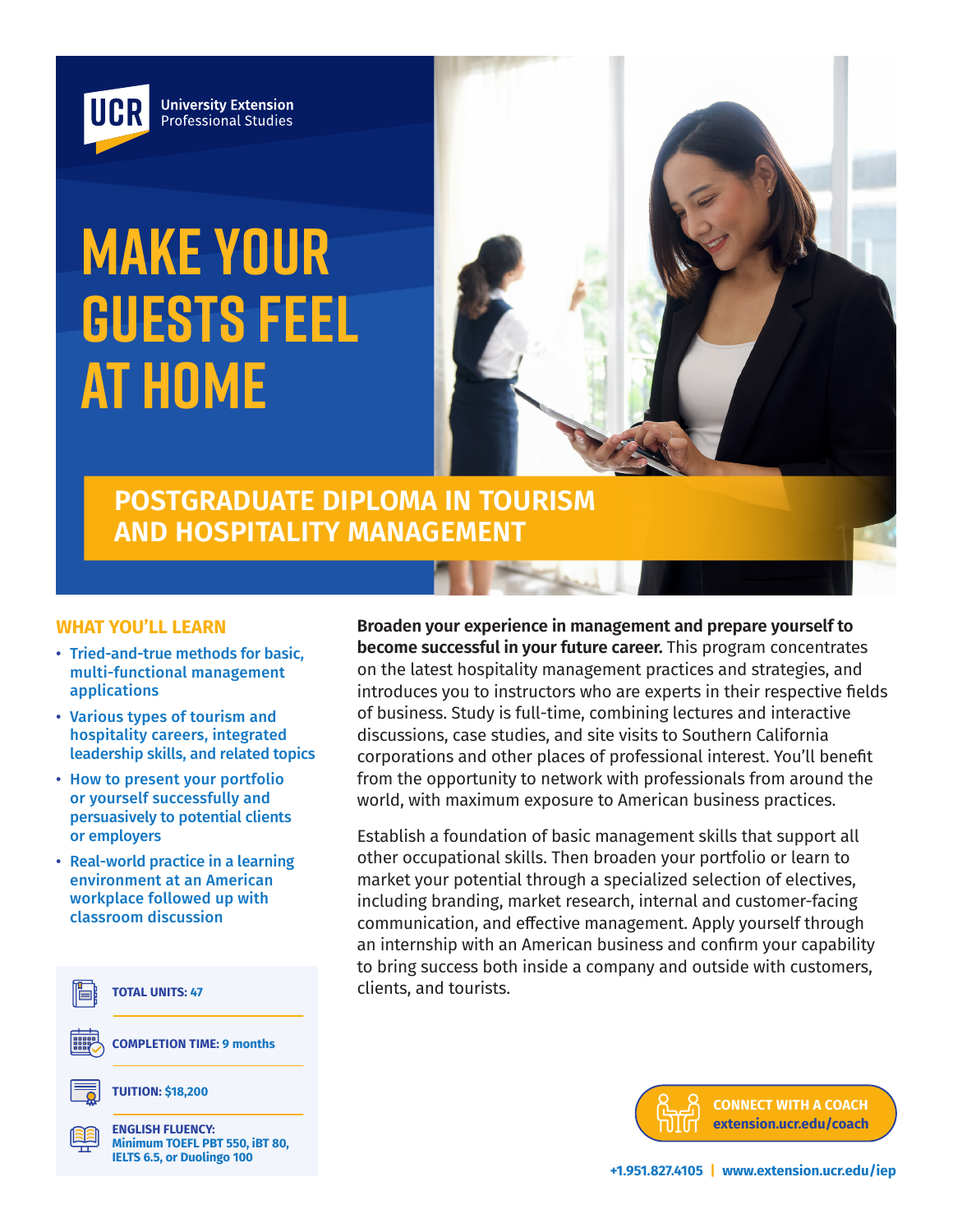

**ENGLISH FLUENCY: Minimum TOEFL PBT 550, IBT 80, IELTS 6.5, or Duolingo 100**

## **POSTGRADUATE DIPLOMA IN TOURISM AND HOSPITALITY MANAGEMENT**



#### **CONNECT WITH A COACH extension.ucr.edu/coach**

## **TAKE YOUR CAREER TO A HIGHER LEVEL**

Now that you've earned your Bachelor's degree, or completed 3 years of your undergraduate degree, we want to help you differentiate yourself from others in your field. One-Year Postgraduate Diplomas provide in-depth knowledge and on-the-job experience that will give you a unique advantage when applying for jobs. We've identified several key industries with great career potential. Take advantage of living and studying in a vibrant university community. Create new career opportunities—study with experts in your field, explore management specializations in-depth, gain a guaranteed U.S. internship, and leave UCR with a gold-standard UC diploma and work experience at an American company.

While there are as many paths to follow, as there are reasons to follow them when approaching continuing education, there is enormous value in terms of time, financial investment, and personal flexibility while gaining practical training from working professionals in your industry that extends beyond the theory of the classroom and into the real world.

#### **KEY BENEFITS INCLUDE:**

- UC Quality Curriculum
- Enhanced Employability
- Intercultural Management **Competencies**
- Instruction from Professional Leaders in the Industry
- Professional Endorsements

#### **PROGRAM FLOW**

**COMPLETION OF THE POSTGRADUATE CERTIFICATE IN MANAGEMENT**

**FOCUSED COURSEWORK SPECIALIZATION**

**INTERNSHIP OPTIONAL PRACTICAL TRAINING (OPT)**

## **DREAM BIG. STUDY IN CALIFORNIA.**



Our postgraduate programs are the only one of their kind in the U.S., and are world recognized credentials.



Gain relevant work experience to add to your CV to increase your employability either here or abroad.





Benefit from an American perspective to set you apart from your competition.

Affordable, quality UC Gold Standard programs in the heart of sunny Southern California.



Acquire intercultural competencies, a global perspective, and the ability to work in collaborative teams that cross the lines of business and culture.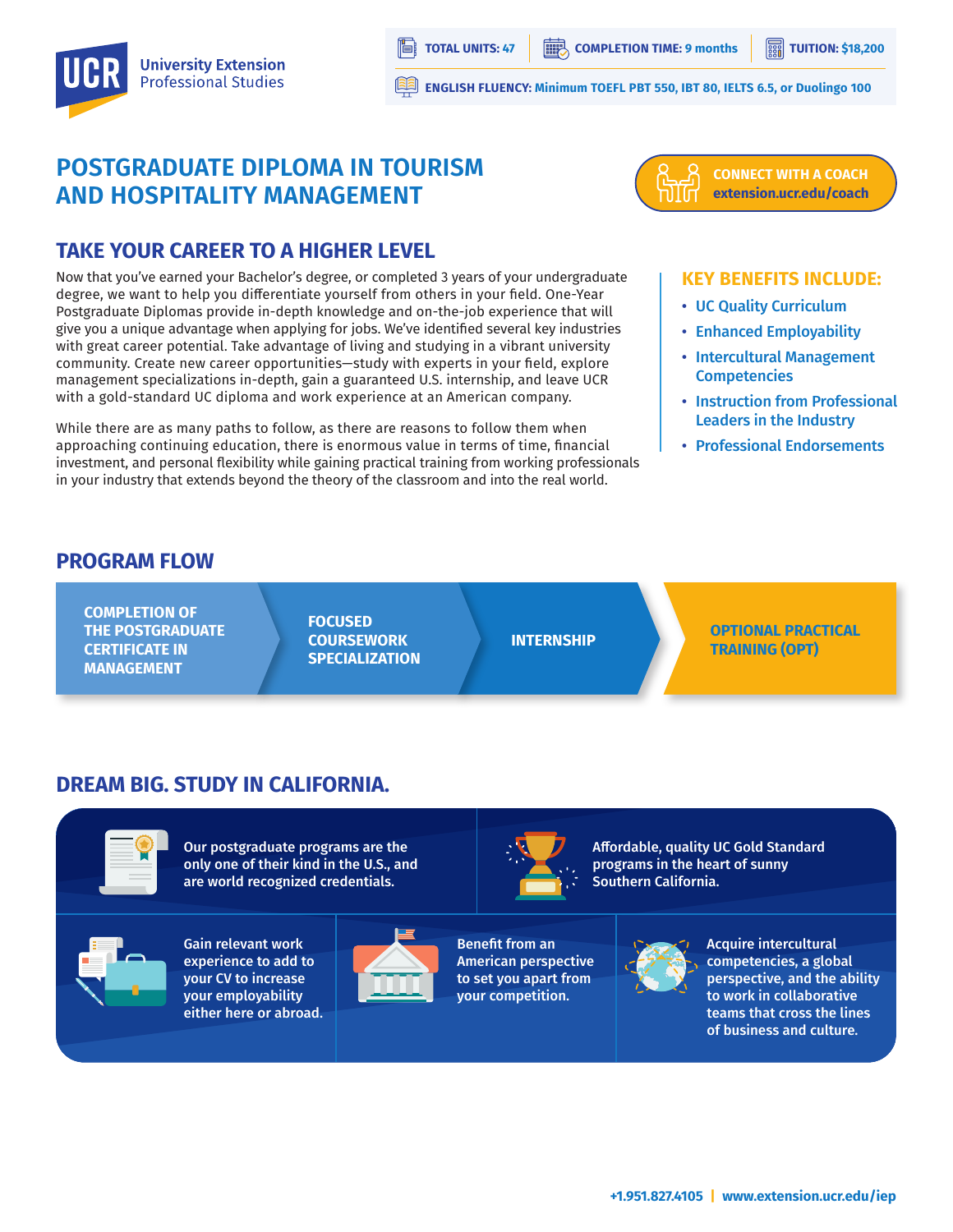

**ENGLISH FLUENCY: Minimum TOEFL PBT 550, IBT 80, IELTS 6.5, or Duolingo 100**

# **POSTGRADUATE DIPLOMA IN TOURISM AND HOSPITALITY MANAGEMENT**



**CONNECT WITH A COACH extension.ucr.edu/coach**

## **STUDY PLAN**

| Quarter 1                                                                      | Postgraduate Certificate in Management Completion Time: 12 weeks/3 months<br>Gain the best perspective in management through six separate modules. |              |
|--------------------------------------------------------------------------------|----------------------------------------------------------------------------------------------------------------------------------------------------|--------------|
| <b>REQUIRED COURSES (23 UNITS)</b>                                             |                                                                                                                                                    | <b>UNITS</b> |
| <b>Essentials for Professional Development MGT X200.6</b>                      |                                                                                                                                                    |              |
| <b>Global Human Resources MGT X200.1</b>                                       |                                                                                                                                                    |              |
| Global Marketing: Integrated Approaches to Marketing and Management MGT X200.2 |                                                                                                                                                    |              |
| <b>Multinational Financial Management MGT X200.3</b>                           |                                                                                                                                                    |              |
| <b>Building Technology-Centric Organizations MGT X200.4</b>                    |                                                                                                                                                    |              |
| Strategic Management in the Global Environment MGT X200.5                      |                                                                                                                                                    |              |

| Quarter 2                          | Specialization Completion Time: 12 weeks/3 months<br>Go in-depth with experts who have extensive knowledge in your field. $^{\dagger}$ |              |
|------------------------------------|----------------------------------------------------------------------------------------------------------------------------------------|--------------|
| <b>ELECTIVE COURSES (12 UNITS)</b> |                                                                                                                                        | <b>UNITS</b> |
| <b>Specialization Courses</b>      |                                                                                                                                        |              |

#### **Internship | Professional Experience Completion Time: 12 weeks/3 months**

**Quarter 3** Apply your newly acquired skills on the job through a GUARANTEED internship with an American company, where you can capitalize on learning from and with a DIVERSE and MULTI-CULTURAL workforce, to give you insight and perspective from various angles.

| <b>ONLINE COURSE (12 UNITS)</b>  | UNITS |
|----------------------------------|-------|
| Analyzing the American Workplace |       |
|                                  |       |

**Successful program completion qualifies you to apply for Optional Practical Training (OPT).** Upon completion of your Postgraduate Diploma Program, you are eligible for paid employment in the U.S. for up to one year through Optional Practical Training (OPT). Our experienced Career Consultants are here to provide robust, one-on-one career advisement to assist you in finding the best-matched company to start your career in the U.S., guaranteed!